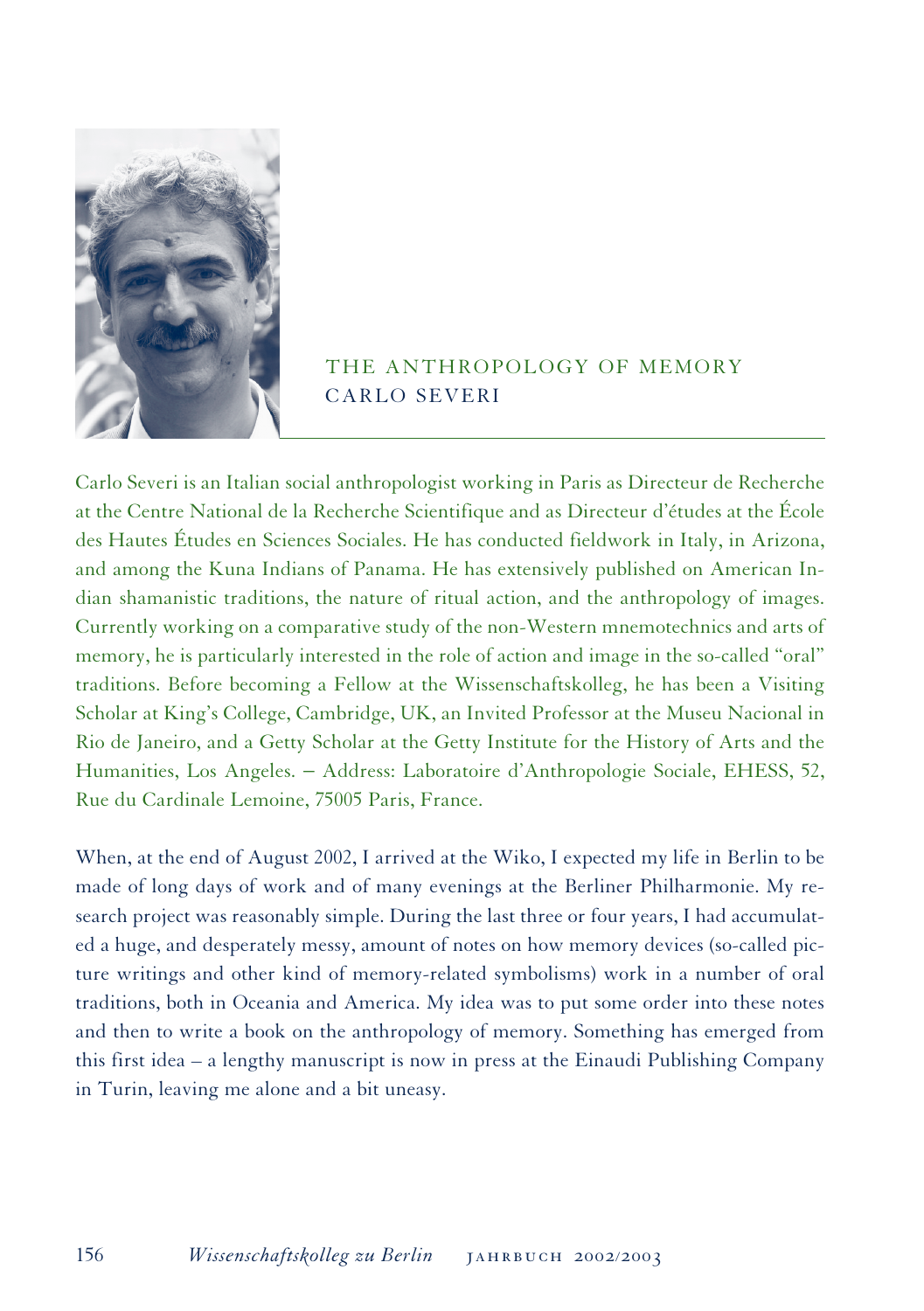I could say too, then, like other Fellows have in the *Jahrbücher* of other years, that "I came to the Wiko to write a book and I wrote it". I am very grateful to the people working at the Institute. They have helped me a lot, with unfailing kindness and goodwill.

However, to say only that I have written the book I planned to write would be an incomplete account of my year. Life and research at the Wiko were to be far less simple than I had expected. There has been much more. I had many occasions of exchange, many topics of interesting conversation, many papers read and written thinking of my neighbours' ideas and their potential comments. I had many surprises and encountered several unexpected questions. Let me give just one example. In early October, I had lunch with some biologists. They seemed, quite unexpectedly, interested and cultivated in the field of anthropological research. We had an interesting conversation on several topics. Then, in a polite but direct way, they expressed some concern about the fact that today only few anthropologists seem interested in the concept of evolution. Why was that? What was wrong with the idea of "cultural evolution"?

I have to admit that I was a little taken aback. My first answer was a defensive one. I remarked that a certain way to apply Darwinism to social sciences had proved very misleading, in the past. They nodded politely: they knew about that. However: did that mean that the very idea of "evolution" had become entirely useless in the study of culture? That seemed frankly unreasonable to them. They agreed that a bad use of the idea could lead to unacceptable prejudices. But: was that a good reason to rule out *any* evolutionary perspective in the study of culture? Also, one of them remarked, to refute a scientific theory, one needs scientific reasons. What were they?

I realised that my reference to the political taboos of the professional anthropologists had been rather predictable. I tried to become more technical: if by "evolution" one means a linear process of progressive increase leading from a set of elementary traits to complexity, one had very good chances of being desperately wrong. In the field of culture, the process of "evolution" – I argued – takes several different paths at the same time. For example: a technique like the American Indian picture-writing was perfectly adapted to its goals and still could seem extremely inefficient from the point of view of phonetic writing. Probably, techniques like picture-writing never really "prepared" for the so-called invention of writing. A number of illustrious linguists and historians who wanted to transfer precisely the concept of evolution into the field of culture had failed to see the real nature, and even the effectiveness, of technical devices such as picture-writing. In techniques of that kind, I